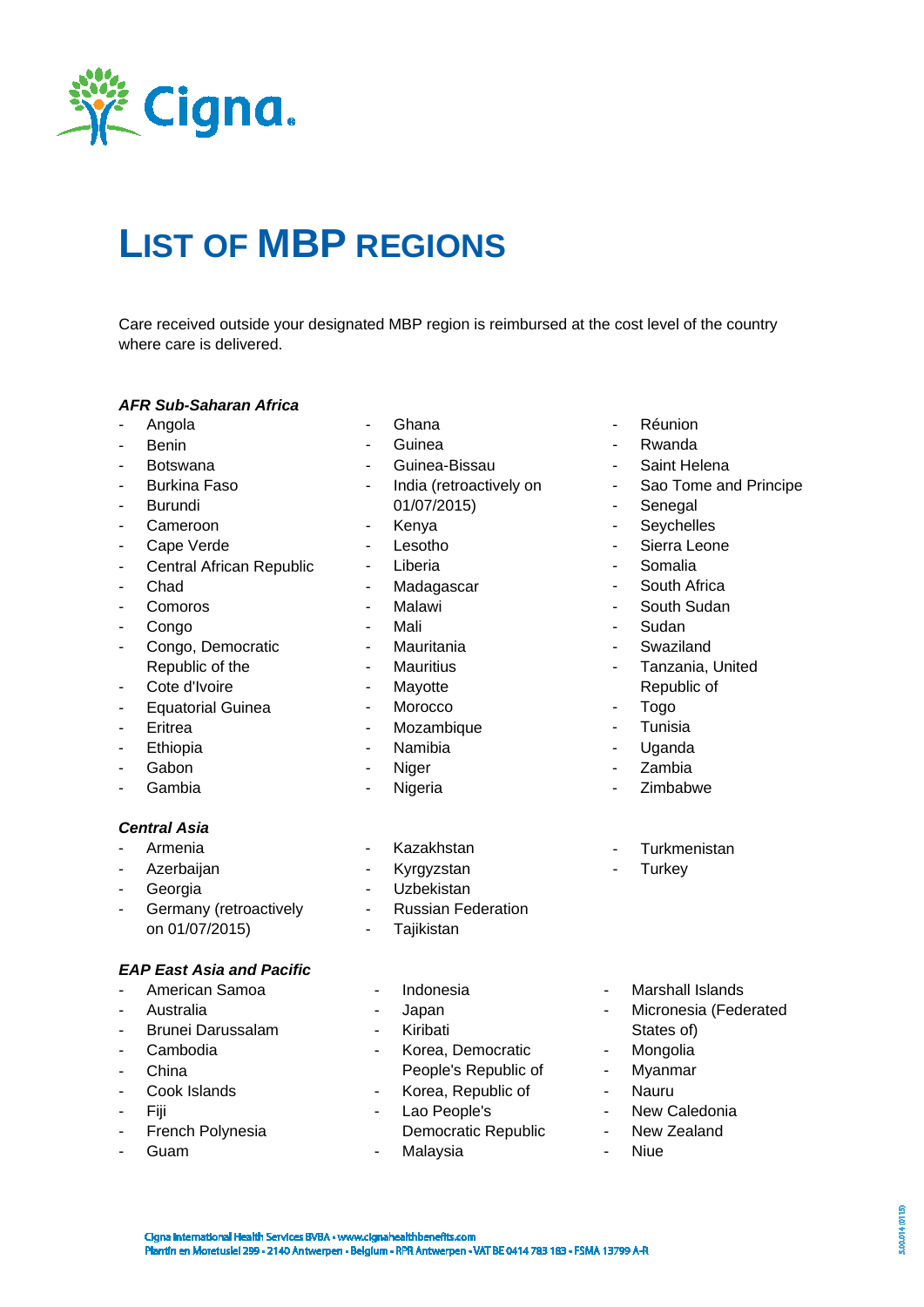

- Norfolk Island
- Northern Mariana Islands
- Palau
- Papua New Guinea
- **Philippines**
- Pitcairn

#### *Europe*

- Albania
- **Andorra**
- **Austria**
- **Belarus**
- Belgium
- Bosnia and Herzegovina
- **Bulgaria**
- Channel Islands
- **Croatia**
- Cyprus
- Czech Republic
- Denmark
- **Estonia**
- Faeroe Islands
- Finland
- France
- **Germany**
- Gibraltar

#### *LCR Latin America and Caribbean*

- Anguilla
- Antigua and Barbuda
- **Argentina**
- Aruba
- Bahamas
- **Barbados**
- Belize
- Bolivia (Plurinational State of)
- Bonaire, Saint Eustatius and Saba
- Brazil
- British Virgin Islands
- Cayman Islands
- Chile
- Colombia
- Costa Rica
- Cuba
- Samoa
- Singapore
- Solomon Islands
- Thailand
- Timor-Leste
- **Tokelau**
- **Greece**
- Hungary
- **Iceland**
- Ireland
- Isle of Man
- **Italy**
- **Latvia**
- **Liechtenstein**
- **Lithuania**
- Luxembourg
- Macedonia, The former Yugoslav Republic of
- Malta
- Moldova, Republic of
- Monaco
- **Montenegro**
- Netherlands
- Curaçao
- Dominica
- Dominican Republic
- Ecuador
- El Salvador
- Falkland Islands (Malvinas)
- French Guiana
- **Grenada**
- Guadeloupe
- Guatemala
- Guyana
- **Haiti**
- Honduras
- Jamaica
- **Martinique**
- Mexico
- **Montserrat**
- Tonga
- Tuvalu
- Vanuatu<br>- Viet New
- Viet Nam
- Wallis and Futuna Islands
- **Norway**
- Poland
- Portugal
- Romania
- Russian Federation
- San Marino
- **Serbia**
- **Slovakia**
- Slovenia
- Spain
- **Sweden**
- Switzerland

**Ukraine** - United Kingdom

- Nicaragua - Panama **Paraguay** 

- Saint Lucia

part)

part) - Suriname

- Peru - Puerto Rico

- Vatican City (Holy See)

- Saint Kitts and Nevis

- Saint Martin (French

- Saint Vincent and the **Grenadines** - Saint-Barthélemy - Sint Maarten (Dutch

- Trinidad and Tobago

00.000 (0115)

- Turks and Caicos Islands

- Turkey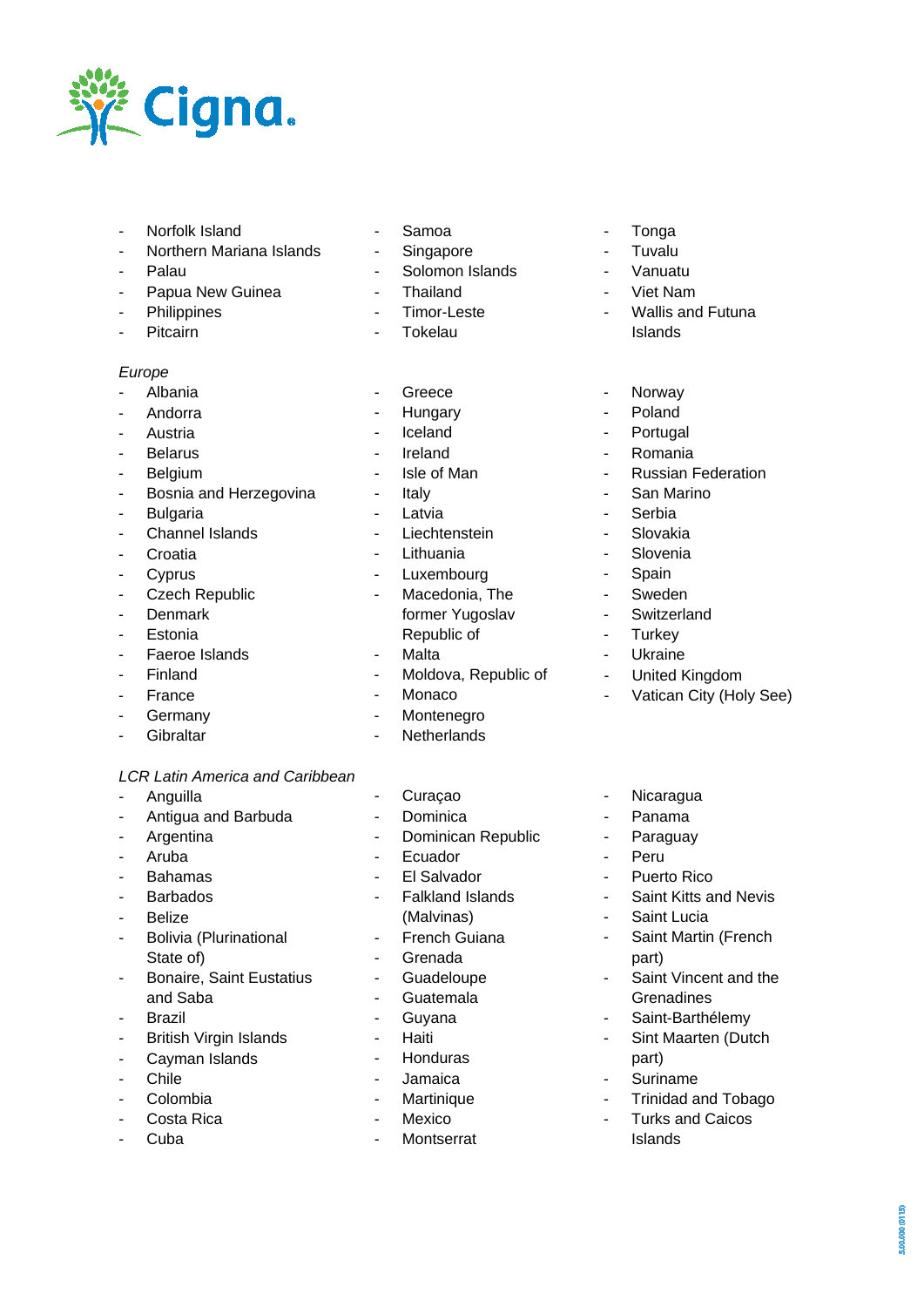

- United States Virgin Islands

- Jordan - Kuwait - Lebanon - Libya - Morocco - Oman

- Palestine, State of

- *MENA Middle East and North Africa*
- Algeria
- Bahrain
- Diibouti
- Egypt
- Iraq
- Iran (Islamic Republic of)
- Israel

## *North America*

- Bermuda
- Canada
- Greenland
- 

### *SAR South Asia*

- Afghanistan
- Bangladesh
- Bhutan
- India
- Maldives
- Nepal
- Pakistan
- Sri Lanka
- Thailand (retroactively on 01/07/2015)
- Uruguay Venezuela (Bolivarian Republic of)
	- Qatar
	- Saudi Arabia
	- Syrian Arab Republic
	- Tunisia
	- United Arab Emirates
	- Western Sahara
	- Yemen
	- Saint Pierre and Miquelon
	- United States of America